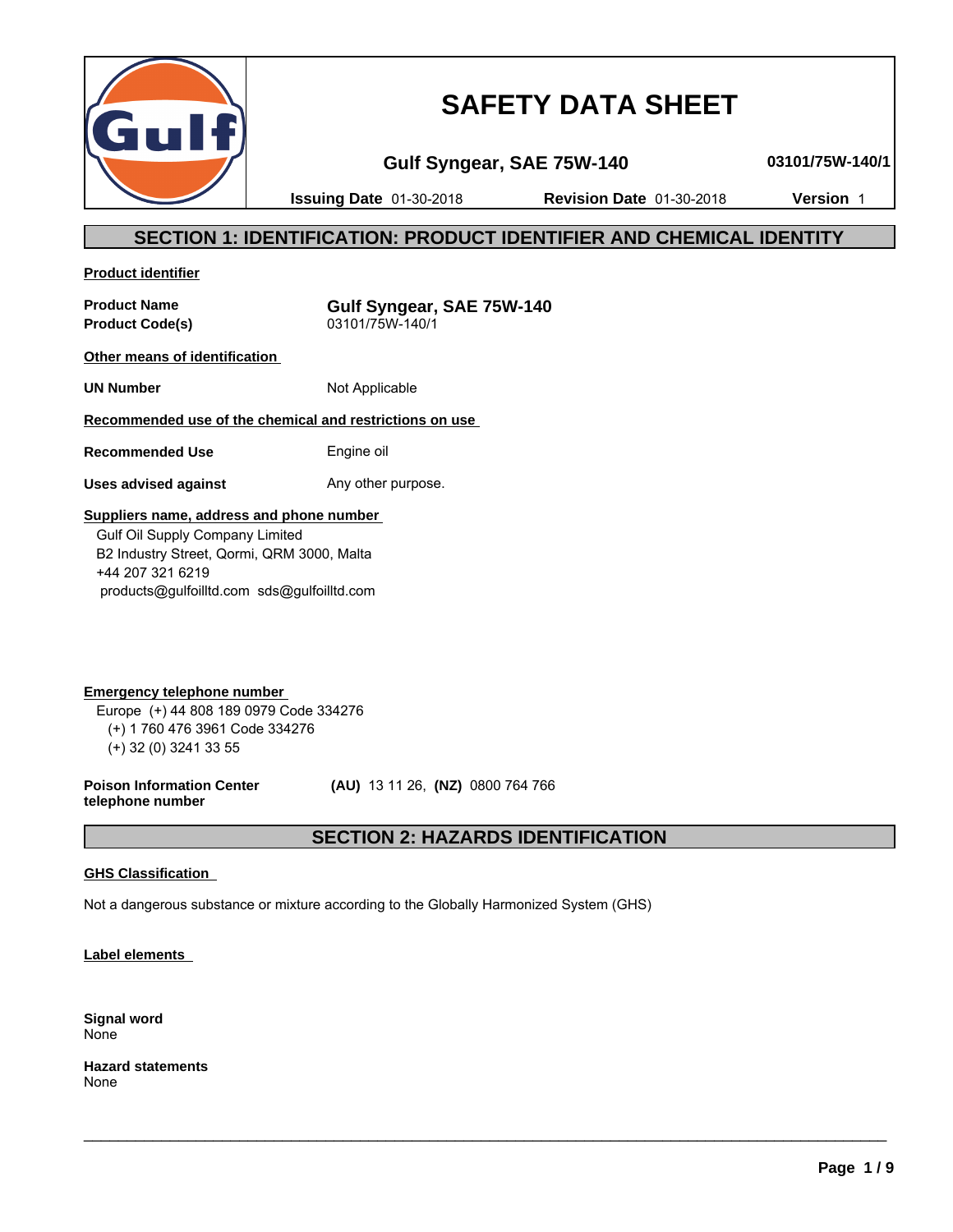# **Precautionary Statements**

None

#### **Other hazards**

May cause sensitization of susceptible persons by skin contact

# **SECTION 3: COMPOSITION/INFORMATION ON INGREDIENTS**

 $\_$  ,  $\_$  ,  $\_$  ,  $\_$  ,  $\_$  ,  $\_$  ,  $\_$  ,  $\_$  ,  $\_$  ,  $\_$  ,  $\_$  ,  $\_$  ,  $\_$  ,  $\_$  ,  $\_$  ,  $\_$  ,  $\_$  ,  $\_$  ,  $\_$  ,  $\_$  ,  $\_$  ,  $\_$  ,  $\_$  ,  $\_$  ,  $\_$  ,  $\_$  ,  $\_$  ,  $\_$  ,  $\_$  ,  $\_$  ,  $\_$  ,  $\_$  ,  $\_$  ,  $\_$  ,  $\_$  ,  $\_$  ,  $\_$  ,

This product is a mixture. Health hazard information is based on its ingredients

| name<br>Chemical                                                                                                                    | א כֿ S<br><b>SOM</b> | andhi ann an S<br>M<br>70 |
|-------------------------------------------------------------------------------------------------------------------------------------|----------------------|---------------------------|
| . @40°C<br>$\cdots$<br>$. \wedge$ $\mathbb{C}^+$<br>$\sim$ $\Omega$<br>'Viscositv⊹<br>Highly<br>refined base of<br>- >20.5 CSL<br>. |                      | $100^\circ$<br>60%        |

#### **Additional information**

Product containing mineral oil with less than 3% DMSO extract as measured by IP 346 See Section 15 for additional information on base oils.

The remaining composition is a mixture of non-classified ingredients or additives below the threshold for disclosure

# **SECTION 4: FIRST AID MEASURES**

#### **Description of first-aid measures**

| <b>General advice</b>                                       | May produce an allergic reaction. When symptoms persist or in all cases of doubt seek<br>medical advice.                                                                                                  |  |  |  |
|-------------------------------------------------------------|-----------------------------------------------------------------------------------------------------------------------------------------------------------------------------------------------------------|--|--|--|
| <b>Inhalation</b>                                           | Move to fresh air.                                                                                                                                                                                        |  |  |  |
| <b>Skin contact</b>                                         | Wash off immediately with plenty of water for at least 15 minutes. Remove and wash<br>contaminated clothing before re-use. May cause an allergic skin reaction. If symptoms<br>persist, call a physician. |  |  |  |
| Eye contact                                                 | Rinse thoroughly with plenty of water, also under the eyelids. Keep eye wide open while<br>rinsing.                                                                                                       |  |  |  |
| Ingestion                                                   | Clean mouth with water. Drink plenty of water. Do not induce vomiting without medical<br>advice.                                                                                                          |  |  |  |
| <b>Protection of First-aiders</b>                           | Use personal protective equipment. Avoid contact with skin, eyes and clothing.                                                                                                                            |  |  |  |
| Most important symptoms and effects, both acute and delayed |                                                                                                                                                                                                           |  |  |  |
| <b>Main Symptoms</b>                                        | May cause allergic skin reaction                                                                                                                                                                          |  |  |  |
|                                                             | Indication of immediate medical attention and special treatment needed                                                                                                                                    |  |  |  |
| Notes to physician                                          | May cause sensitization of susceptible persons. Treat symptomatically.                                                                                                                                    |  |  |  |

# **SECTION 5: FIRE FIGHTING MEASURES**

#### **Extinguishing media**

#### **Suitable Extinguishing Media**

Use extinguishing measures that are appropriate to local circumstances and the surrounding environment:, Use CO2, dry chemical, or foam, Water spray or fog, Cool containers / tanks with water spray

 $\_$  ,  $\_$  ,  $\_$  ,  $\_$  ,  $\_$  ,  $\_$  ,  $\_$  ,  $\_$  ,  $\_$  ,  $\_$  ,  $\_$  ,  $\_$  ,  $\_$  ,  $\_$  ,  $\_$  ,  $\_$  ,  $\_$  ,  $\_$  ,  $\_$  ,  $\_$  ,  $\_$  ,  $\_$  ,  $\_$  ,  $\_$  ,  $\_$  ,  $\_$  ,  $\_$  ,  $\_$  ,  $\_$  ,  $\_$  ,  $\_$  ,  $\_$  ,  $\_$  ,  $\_$  ,  $\_$  ,  $\_$  ,  $\_$  ,

# **Extinguishing media which shall not be used for safety reasons**

Do not use a solid water stream as it may scatter and spread fire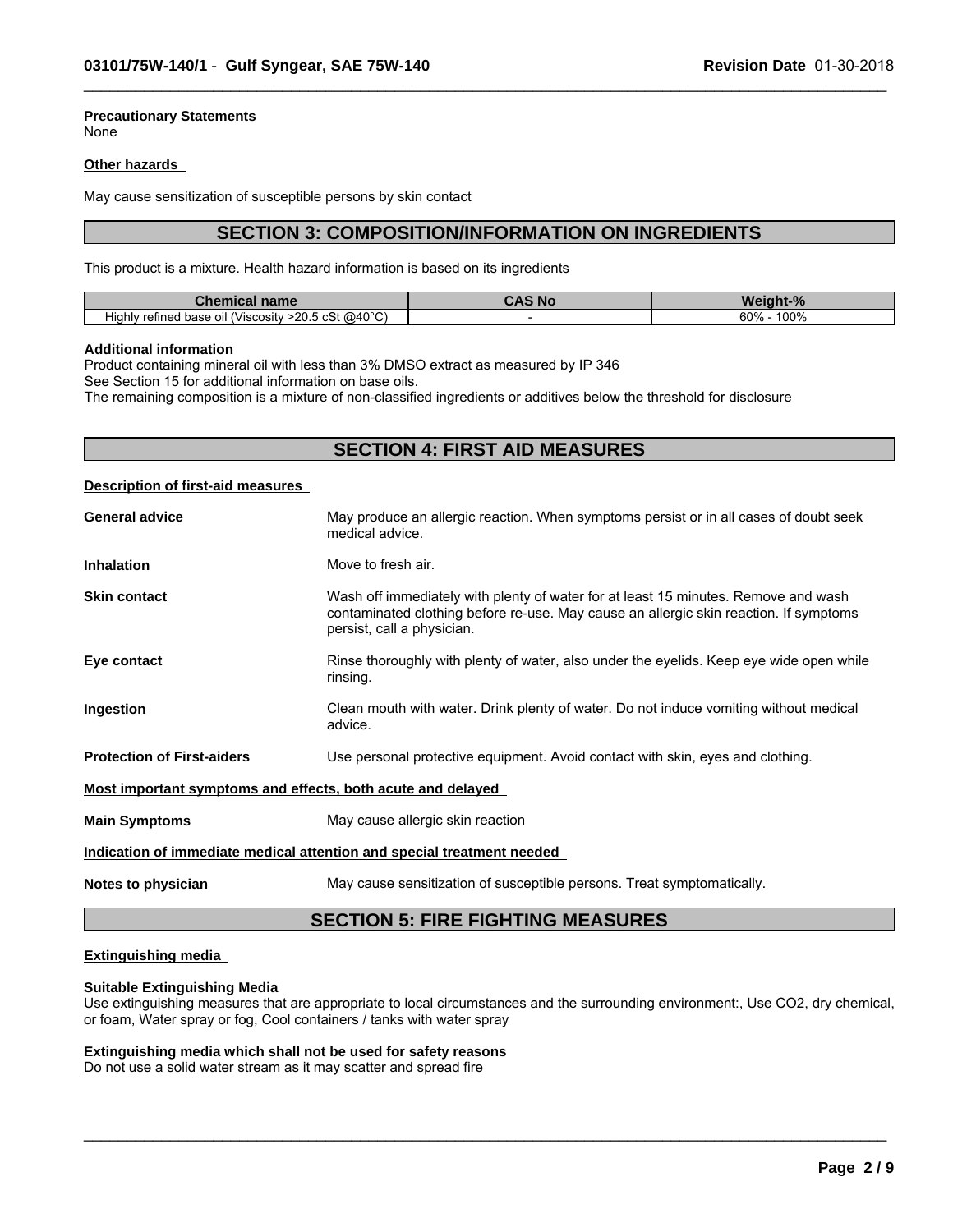#### **Specific hazards arising from the chemical**

Thermal decomposition can lead to release of irritating gases and vapors. Carbon monoxide, carbon dioxide and unburned hydrocarbons (smoke). In the event of fire and/or explosion do not breathe fumes. This material creates a fire hazard because it floats on water.

 $\_$  ,  $\_$  ,  $\_$  ,  $\_$  ,  $\_$  ,  $\_$  ,  $\_$  ,  $\_$  ,  $\_$  ,  $\_$  ,  $\_$  ,  $\_$  ,  $\_$  ,  $\_$  ,  $\_$  ,  $\_$  ,  $\_$  ,  $\_$  ,  $\_$  ,  $\_$  ,  $\_$  ,  $\_$  ,  $\_$  ,  $\_$  ,  $\_$  ,  $\_$  ,  $\_$  ,  $\_$  ,  $\_$  ,  $\_$  ,  $\_$  ,  $\_$  ,  $\_$  ,  $\_$  ,  $\_$  ,  $\_$  ,  $\_$  ,

#### **Hazardous decomposition products**

Incomplete combustion and thermolysis produces potentially toxic gases such as carbon monoxide and carbon dioxide

#### **Advice for firefighters**

#### **Special protective equipment for fire-fighters**

As in any fire, wear self-contained breathing apparatus pressure-demand, MSHA/NIOSH (approved or equivalent) and full protective gear

# **SECTION 6: ACCIDENTAL RELEASE MEASURES**

#### **Personal precautions, protective equipment and emergency procedures**

Remove all sources of ignition. Ensure adequate ventilation. Use personal protective equipment. Avoid contact with skin, eyes and clothing.

**Advice for non-emergency** Material can create slippery conditions.

**personnel**

**Advice for emergency responders** For personal protection see section 8.

#### **Environmental precautions**

Prevent further leakage or spillage if safe to do so. Do not flush into surface water or sanitary sewer system.

#### **Methods and materials for containment and cleaning up**

Soak up with inert absorbent material (e.g. sand, silica gel, acid binder, universal binder, sawdust). Dike to collect large liquid spills.

#### **Reference to other sections**

See also section 8/12/13

# **SECTION 7: HANDLING AND STORAGE**

#### **Precautions for safe handling**

Ensure adequate ventilation. Do not eat, drink or smoke when using this product. Handle in accordance with good industrial hygiene and safety practice. Wear personal protective equipment. Avoid contact with skin, eyes and clothing. Remove and wash contaminated clothing before re-use.

#### **Conditions for safe storage, including any incompatibilities**

#### **Technical measures/Storage conditions**

Keep containers tightly closed in a dry, cool and well-ventilated place. Keep away from open flames, hot surfaces and sources of ianition.

**Incompatible materials** Oxidizing agent

**Recommended Use** Engine oil

# **SECTION 8: EXPOSURE CONTROLS/PERSONAL PROTECTION**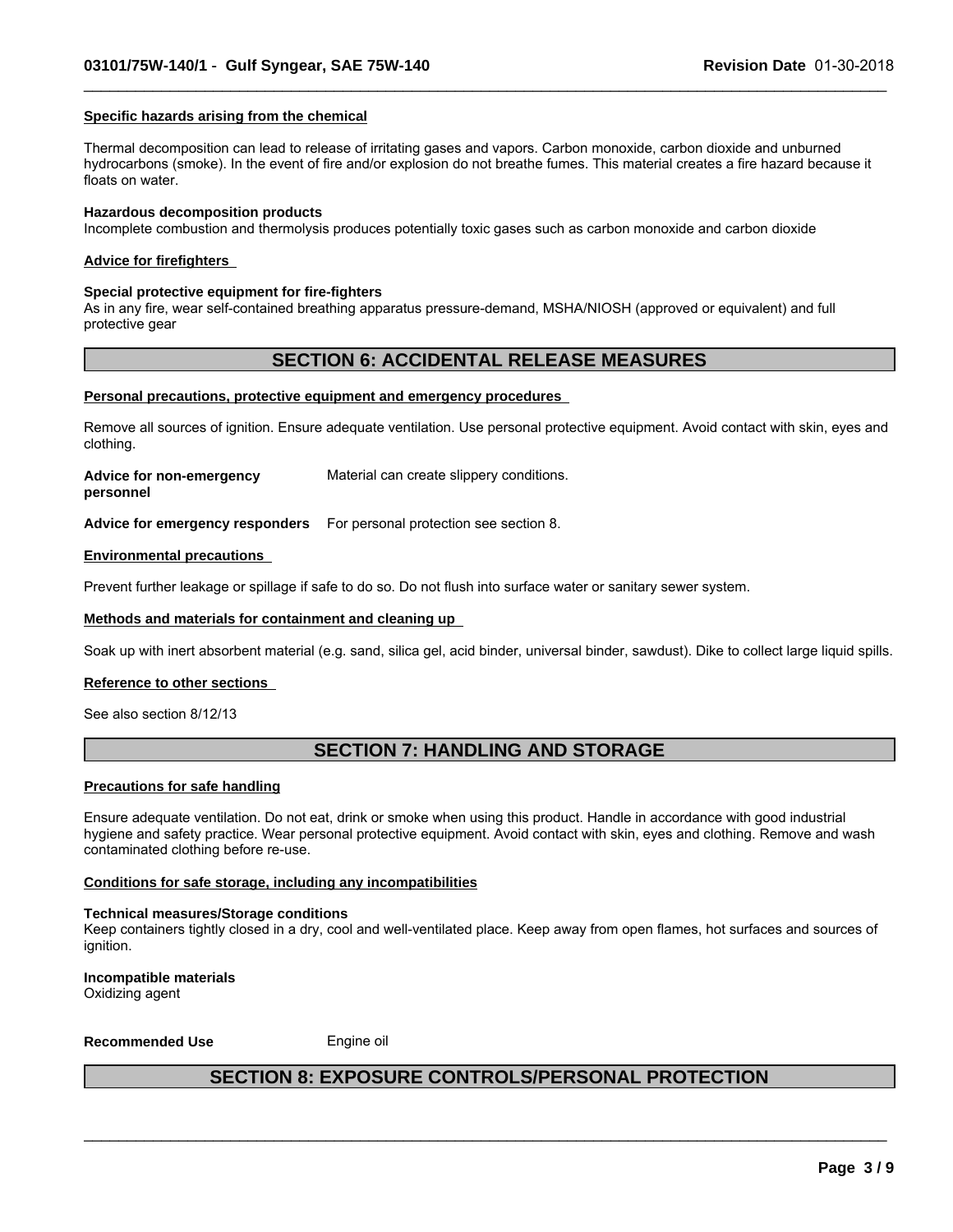#### **Control parameters**

#### **Exposure Limits**

| <b>Chemical name</b>                          | Australia | <b>New Zealand</b>        | New Zealand - Biological Exposure<br>Indices (BEI) |
|-----------------------------------------------|-----------|---------------------------|----------------------------------------------------|
| Highly refined base oil (Viscosity >20.5 cSt) |           | TWA: 5 ma/m <sup>3</sup>  |                                                    |
| @40°C)                                        |           | STEL: $10 \text{ mg/m}^3$ |                                                    |

 $\_$  ,  $\_$  ,  $\_$  ,  $\_$  ,  $\_$  ,  $\_$  ,  $\_$  ,  $\_$  ,  $\_$  ,  $\_$  ,  $\_$  ,  $\_$  ,  $\_$  ,  $\_$  ,  $\_$  ,  $\_$  ,  $\_$  ,  $\_$  ,  $\_$  ,  $\_$  ,  $\_$  ,  $\_$  ,  $\_$  ,  $\_$  ,  $\_$  ,  $\_$  ,  $\_$  ,  $\_$  ,  $\_$  ,  $\_$  ,  $\_$  ,  $\_$  ,  $\_$  ,  $\_$  ,  $\_$  ,  $\_$  ,  $\_$  ,

*Australia - Workplace Exposure Standards for Airborne Contaminants. New Zealand - Workplace Exposure Standards and Biological Exposure Indices.*

#### **Appropriate engineering controls**

**Engineering controls** Ensure adequate ventilation, especially in confined areas.

#### **Individual protection measures, such as personal protective equipment**

| Eye/face protection<br>Skin and body protection           | Safety glasses with side-shields.<br>Long sleeved clothing.                                                                                                                                                                                                                                  |
|-----------------------------------------------------------|----------------------------------------------------------------------------------------------------------------------------------------------------------------------------------------------------------------------------------------------------------------------------------------------|
| <b>Hand Protection</b>                                    | Protective gloves. Please observe the instructions regarding permeability and breakthrough<br>time which are provided by the supplier of the gloves. Also take into consideration the<br>specific local conditions under which the product is used, such as the danger of cuts,<br>abrasion. |
| <b>Respiratory protection</b>                             | No special protective equipment required. In case of mist, spray or aerosol exposure wear<br>suitable personal respiratory protection and protective suit.                                                                                                                                   |
| <b>Hygiene measures</b>                                   | Regular cleaning of equipment, work area and clothing is recommended.                                                                                                                                                                                                                        |
| <b>Environmental Exposure Controls</b><br>Thermal hazards | No special environmental precautions required.<br>None under normal use conditions                                                                                                                                                                                                           |

# **SECTION 9: PHYSICAL AND CHEMICAL PROPERTIES**

## **Information on basic physical and chemical properties**

| <b>Physical state</b><br>Odor    | liquid<br>Hydrocarbon-like | Appearance<br><b>Odor threshold</b> | clear amber<br>Not Determined |
|----------------------------------|----------------------------|-------------------------------------|-------------------------------|
| Property                         | Values                     | Remarks                             |                               |
| pH                               | Not Determined             |                                     |                               |
| Melting point / freezing point   | Not Determined             |                                     |                               |
| Boiling point / boiling range    | Not Determined             |                                     |                               |
| <b>Flash point</b>               | 234 °C / 453 °F            | ASTM D 92                           |                               |
| <b>Evaporation rate</b>          | Not Determined             |                                     |                               |
| Flammability (solid, gas)        | Not Determined             |                                     |                               |
| <b>Flammability Limit in Air</b> |                            |                                     |                               |
| <b>Upper flammability limit:</b> | Not Determined             |                                     |                               |
| Lower flammability limit:        | Not Determined             |                                     |                               |
| Vapor pressure                   | Not Determined             |                                     |                               |
| Vapor density                    | Not Determined             |                                     |                               |
| <b>Relative density</b>          | 0.8785                     | @15°C                               |                               |
| Solubility(ies)                  | Insoluble in water         |                                     |                               |
| <b>Partition coefficient</b>     | Not Determined             |                                     |                               |
| <b>Autoignition temperature</b>  | Not Determined             |                                     |                               |
| <b>Decomposition temperature</b> | Not Determined             |                                     |                               |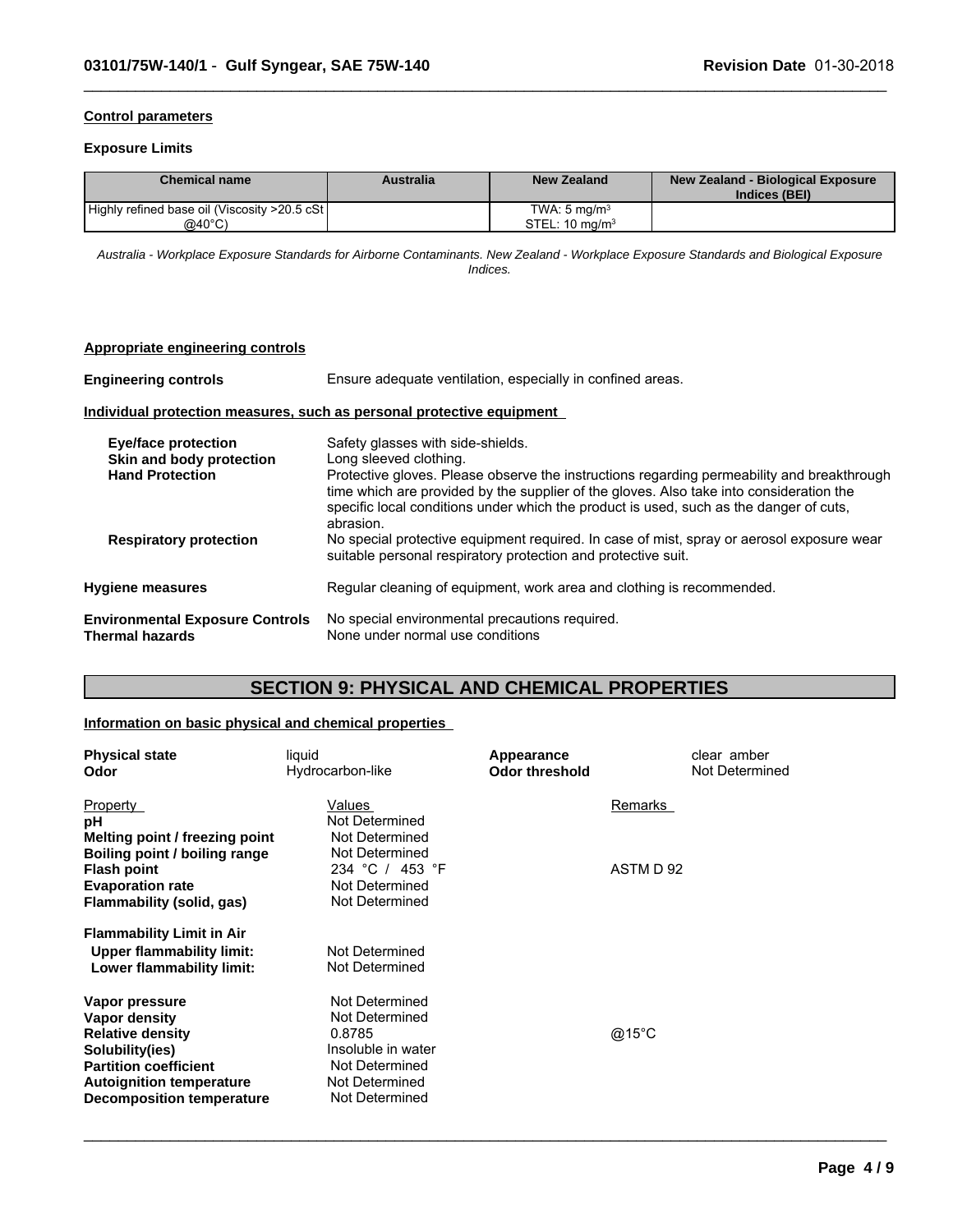| <b>Kinematic viscosity</b><br><b>Explosive properties</b><br><b>Oxidizing Properties</b>                | 96.77 cSt @ 40 °C<br>Not applicable<br>Not applicable                        | ASTM D 445              |
|---------------------------------------------------------------------------------------------------------|------------------------------------------------------------------------------|-------------------------|
| <b>Other Information</b>                                                                                |                                                                              |                         |
| Viscosity, kinematic (100°C)<br><b>Pour Point</b><br>VOC Content (ASTM E-1868-10)<br><b>VOC content</b> | 14.25 cSt @ 100°C<br>$-33$ °C / $-27$ °F<br>Not Determined<br>Not Determined | ASTM D 445<br>ASTM D 97 |

# **SECTION 10: STABILITY AND REACTIVITY**

 $\_$  ,  $\_$  ,  $\_$  ,  $\_$  ,  $\_$  ,  $\_$  ,  $\_$  ,  $\_$  ,  $\_$  ,  $\_$  ,  $\_$  ,  $\_$  ,  $\_$  ,  $\_$  ,  $\_$  ,  $\_$  ,  $\_$  ,  $\_$  ,  $\_$  ,  $\_$  ,  $\_$  ,  $\_$  ,  $\_$  ,  $\_$  ,  $\_$  ,  $\_$  ,  $\_$  ,  $\_$  ,  $\_$  ,  $\_$  ,  $\_$  ,  $\_$  ,  $\_$  ,  $\_$  ,  $\_$  ,  $\_$  ,  $\_$  ,

## **Reactivity**

None under normal use conditions

#### **Chemical stability**

Stable under normal conditions

#### **Possibility of hazardous reactions**

None under normal use conditions

#### **Conditions to avoid**

Keep away from open flames, hot surfaces and sources of ignition, Extremes of temperature and direct sunlight

#### **Incompatible materials**

Oxidizing agent

#### **Hazardous decomposition products**

Incomplete combustion and thermolysis produces potentially toxic gases such as carbon monoxide and carbon dioxide.

# **SECTION 11: TOXICOLOGICAL INFORMATION**

#### **Information on the likely routes of exposure**

#### **Product Information - Principle Routes of Exposure**

| Inhalation<br>None known |
|--------------------------|
|--------------------------|

**Eye contact** None known

**Skin contact** Repeated or prolonged skin contact may cause allergic reactions with susceptible persons

 $\_$  ,  $\_$  ,  $\_$  ,  $\_$  ,  $\_$  ,  $\_$  ,  $\_$  ,  $\_$  ,  $\_$  ,  $\_$  ,  $\_$  ,  $\_$  ,  $\_$  ,  $\_$  ,  $\_$  ,  $\_$  ,  $\_$  ,  $\_$  ,  $\_$  ,  $\_$  ,  $\_$  ,  $\_$  ,  $\_$  ,  $\_$  ,  $\_$  ,  $\_$  ,  $\_$  ,  $\_$  ,  $\_$  ,  $\_$  ,  $\_$  ,  $\_$  ,  $\_$  ,  $\_$  ,  $\_$  ,  $\_$  ,  $\_$  ,

**Ingestion** None known

#### **Numerical measures of toxicity - Product Information**

| ATEmix (oral)          | >2000 mg/kg |
|------------------------|-------------|
| <b>ATEmix (dermal)</b> | >2000 mg/kg |

#### **Acute toxicity - Product Information**

Product does not present an acute toxicity hazard based on known or supplied information.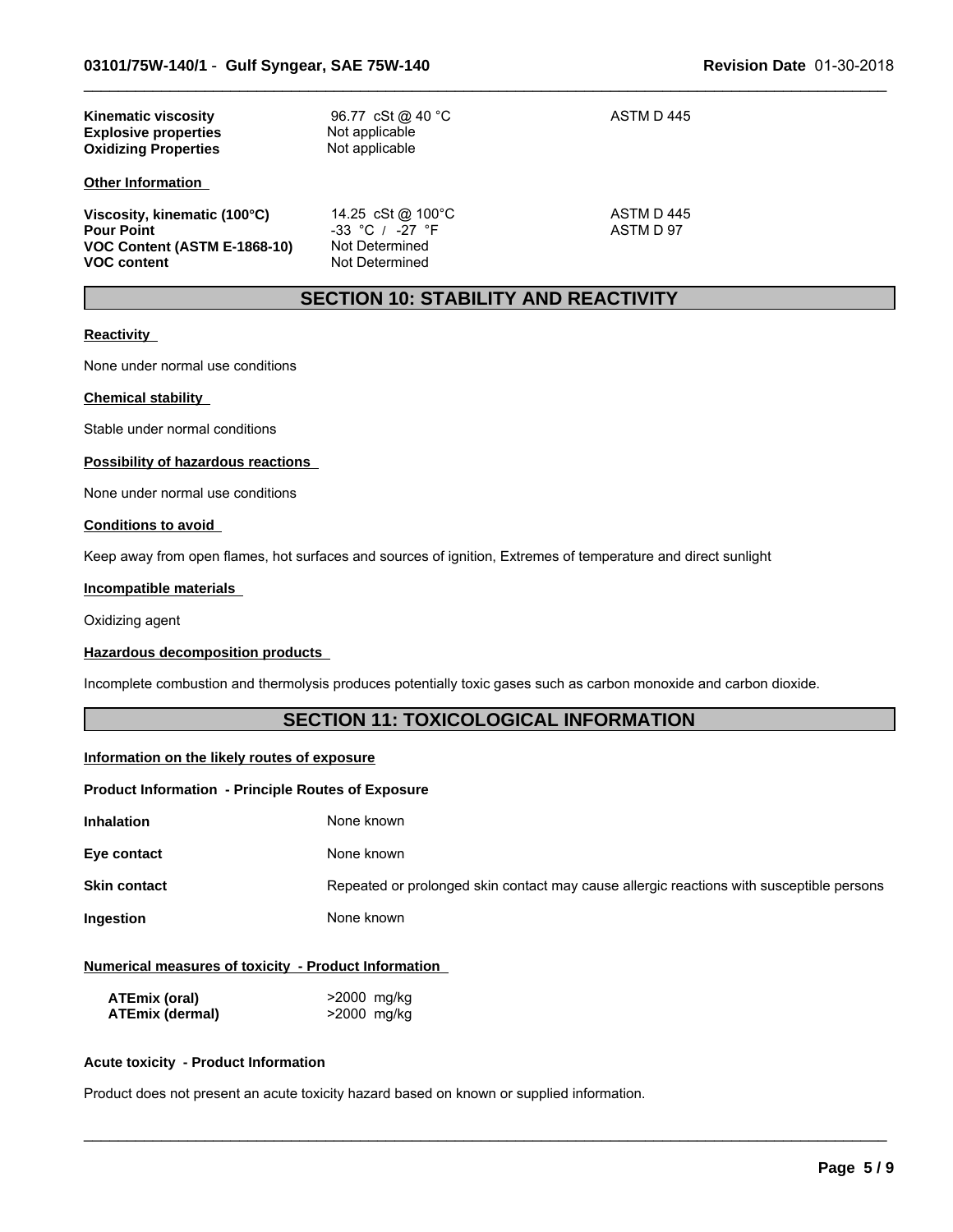#### **Acute toxicity - Component Information**

| <b>Chemical name</b>                                                                       | Oral LD50                                                                                              | <b>Dermal LD50</b>                                                                                                                              | <b>Inhalation LC50</b> |  |
|--------------------------------------------------------------------------------------------|--------------------------------------------------------------------------------------------------------|-------------------------------------------------------------------------------------------------------------------------------------------------|------------------------|--|
| Highly refined base oil (Viscosity<br>$>20.5 \text{ cSt } @40^{\circ}C)$                   | >2000 mg/kg                                                                                            | $\overline{>2000}$ mg/kg                                                                                                                        |                        |  |
|                                                                                            |                                                                                                        |                                                                                                                                                 |                        |  |
|                                                                                            |                                                                                                        |                                                                                                                                                 |                        |  |
| Delayed and immediate effects as well as chronic effects from short and long-term exposure |                                                                                                        |                                                                                                                                                 |                        |  |
| <b>Skin corrosion/irritation</b>                                                           |                                                                                                        | Based on available data, the classification criteria are not met.                                                                               |                        |  |
|                                                                                            | Serious eye damage/eye irritation<br>Based on available data, the classification criteria are not met. |                                                                                                                                                 |                        |  |
| <b>Sensitization</b><br><b>Respiratory Sensitization</b><br><b>Skin sensitization</b>      |                                                                                                        | Based on available data, the classification criteria are not met.<br>Repeated contact may cause allergic reactions in very susceptible persons. |                        |  |
| Germ cell mutagenicity                                                                     |                                                                                                        | Based on available data, the classification criteria are not met.                                                                               |                        |  |
| Carcinogenicity                                                                            | Based on available data, the classification criteria are not met.                                      |                                                                                                                                                 |                        |  |
| <b>Reproductive toxicity</b>                                                               | Based on available data, the classification criteria are not met.                                      |                                                                                                                                                 |                        |  |
| Specific target organ systemic<br>toxicity (single exposure)                               |                                                                                                        | Based on available data, the classification criteria are not met                                                                                |                        |  |
| Specific target organ systemic<br>toxicity (repeated exposure)                             |                                                                                                        | Based on available data, the classification criteria are not met                                                                                |                        |  |
| <b>Aspiration hazard</b>                                                                   |                                                                                                        | Based on available data, the classification criteria are not met.                                                                               |                        |  |
| <b>Exposure levels</b>                                                                     | See section 8 for more information                                                                     |                                                                                                                                                 |                        |  |
| Interactive effects                                                                        | None known                                                                                             |                                                                                                                                                 |                        |  |

 $\_$  ,  $\_$  ,  $\_$  ,  $\_$  ,  $\_$  ,  $\_$  ,  $\_$  ,  $\_$  ,  $\_$  ,  $\_$  ,  $\_$  ,  $\_$  ,  $\_$  ,  $\_$  ,  $\_$  ,  $\_$  ,  $\_$  ,  $\_$  ,  $\_$  ,  $\_$  ,  $\_$  ,  $\_$  ,  $\_$  ,  $\_$  ,  $\_$  ,  $\_$  ,  $\_$  ,  $\_$  ,  $\_$  ,  $\_$  ,  $\_$  ,  $\_$  ,  $\_$  ,  $\_$  ,  $\_$  ,  $\_$  ,  $\_$  ,

# **SECTION 12: ECOLOGICAL INFORMATION**

## **Toxicity**

No special environmental measures are necessary

| <b>Chemical name</b>                                                   | Algae/aguatic plants | <b>Fish</b>     | <b>Toxicity to</b><br>microorganisms | Crustacea       |
|------------------------------------------------------------------------|----------------------|-----------------|--------------------------------------|-----------------|
| Highly refined base oil<br>$\vert$ (Viscosity >20.5 cSt @40°C) $\vert$ | >100: 72 h mg/L      | >100: 96 h mg/L |                                      | >100: 48 h mg/L |

 $\_$  ,  $\_$  ,  $\_$  ,  $\_$  ,  $\_$  ,  $\_$  ,  $\_$  ,  $\_$  ,  $\_$  ,  $\_$  ,  $\_$  ,  $\_$  ,  $\_$  ,  $\_$  ,  $\_$  ,  $\_$  ,  $\_$  ,  $\_$  ,  $\_$  ,  $\_$  ,  $\_$  ,  $\_$  ,  $\_$  ,  $\_$  ,  $\_$  ,  $\_$  ,  $\_$  ,  $\_$  ,  $\_$  ,  $\_$  ,  $\_$  ,  $\_$  ,  $\_$  ,  $\_$  ,  $\_$  ,  $\_$  ,  $\_$  ,

#### **Persistence and degradability**

The product is not readily biodegradable, but it can be degraded by micro-organisms, it is regarded as being inherently biodegradable.

#### **Bioaccumulative potential**

No information available

## **Mobility**

The product is insoluble and floats on water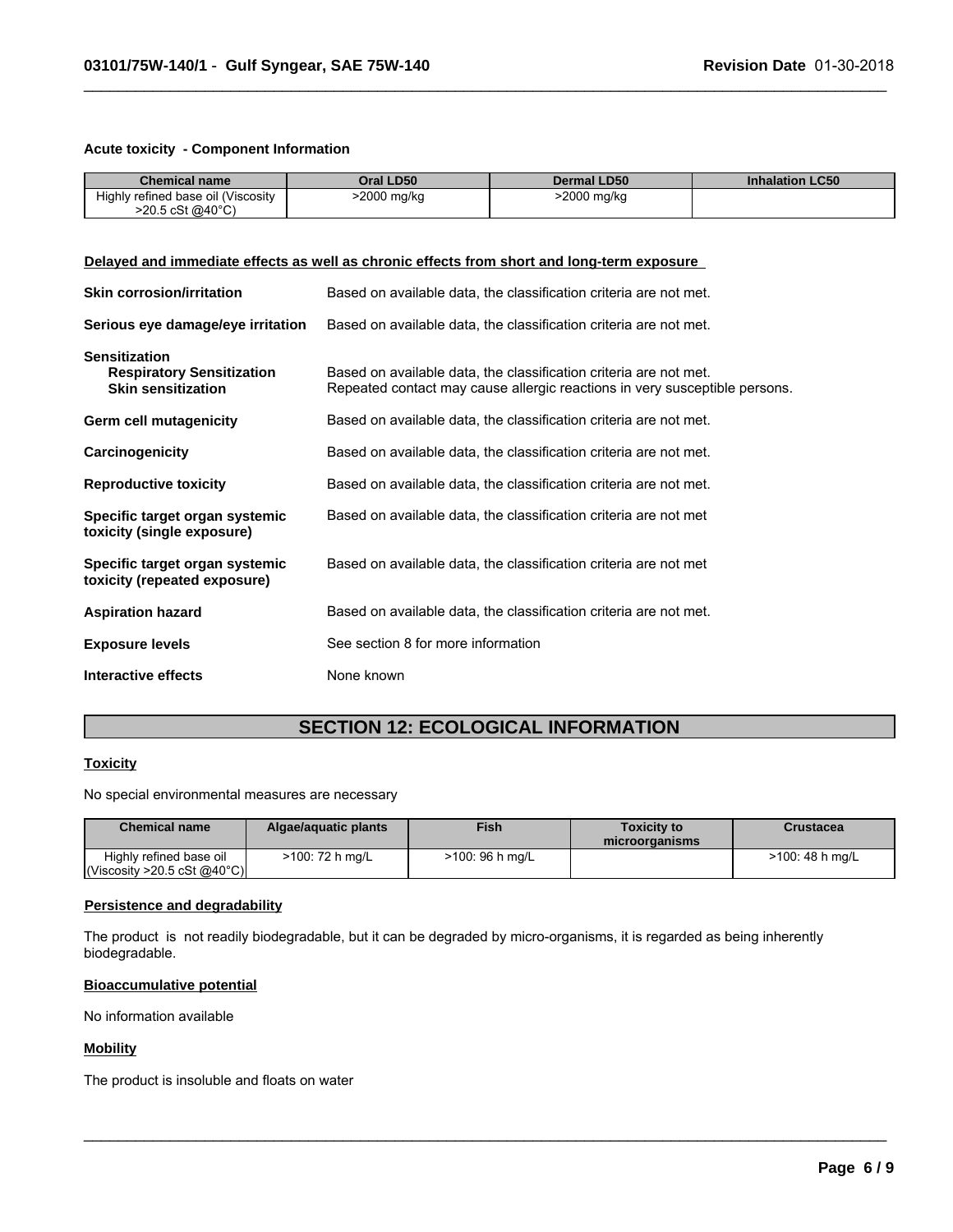#### **Other adverse effects**

None known

# **SECTION 13: DISPOSAL CONSIDERATIONS**

 $\_$  ,  $\_$  ,  $\_$  ,  $\_$  ,  $\_$  ,  $\_$  ,  $\_$  ,  $\_$  ,  $\_$  ,  $\_$  ,  $\_$  ,  $\_$  ,  $\_$  ,  $\_$  ,  $\_$  ,  $\_$  ,  $\_$  ,  $\_$  ,  $\_$  ,  $\_$  ,  $\_$  ,  $\_$  ,  $\_$  ,  $\_$  ,  $\_$  ,  $\_$  ,  $\_$  ,  $\_$  ,  $\_$  ,  $\_$  ,  $\_$  ,  $\_$  ,  $\_$  ,  $\_$  ,  $\_$  ,  $\_$  ,  $\_$  ,

#### **Safe handling and disposal methods**

Dispose of in accordance with local regulations

#### **Disposal of any contaminated packaging**

Empty containers should be taken to an approved waste handling site for recycling or disposal. Observe all label precautions until container is cleaned, reconditioned or destroyed.

#### **Environmental regulations**

No information available

| <b>SECTION 14: TRANSPORT INFORMATION</b>  |               |  |
|-------------------------------------------|---------------|--|
| <b>ADG</b>                                | Not regulated |  |
| <b>IMDG</b>                               | Not regulated |  |
| <b>IATA</b>                               | Not regulated |  |
| <b>SECTION 15: REGULATORY INFORMATION</b> |               |  |

 $\_$  ,  $\_$  ,  $\_$  ,  $\_$  ,  $\_$  ,  $\_$  ,  $\_$  ,  $\_$  ,  $\_$  ,  $\_$  ,  $\_$  ,  $\_$  ,  $\_$  ,  $\_$  ,  $\_$  ,  $\_$  ,  $\_$  ,  $\_$  ,  $\_$  ,  $\_$  ,  $\_$  ,  $\_$  ,  $\_$  ,  $\_$  ,  $\_$  ,  $\_$  ,  $\_$  ,  $\_$  ,  $\_$  ,  $\_$  ,  $\_$  ,  $\_$  ,  $\_$  ,  $\_$  ,  $\_$  ,  $\_$  ,  $\_$  ,

### **Safety, health and environmental regulations/legislation specific for the substance or mixture**

#### **National regulations**

**Australia** 

Model Work Health and Safety Regulations (2016). Preparation of Safety Data Sheets for Hazardous Chemicals Code of Practice (2011).

#### **Standard for Uniform Scheduling of Medicines and Poisons (SUSMP)**

No poisons schedule number allocated

#### **New Zealand**

Hazardous Substances Regulation 2001.

| New Zealand                        | Not Regulated |
|------------------------------------|---------------|
| <b>HSNO Approval Number:</b>       | Not Regulated |
| <b>HSNO Hazard Classification:</b> | Not Regulated |

#### **International Regulations**

**Ozone-depleting substances (ODS)** Not applicable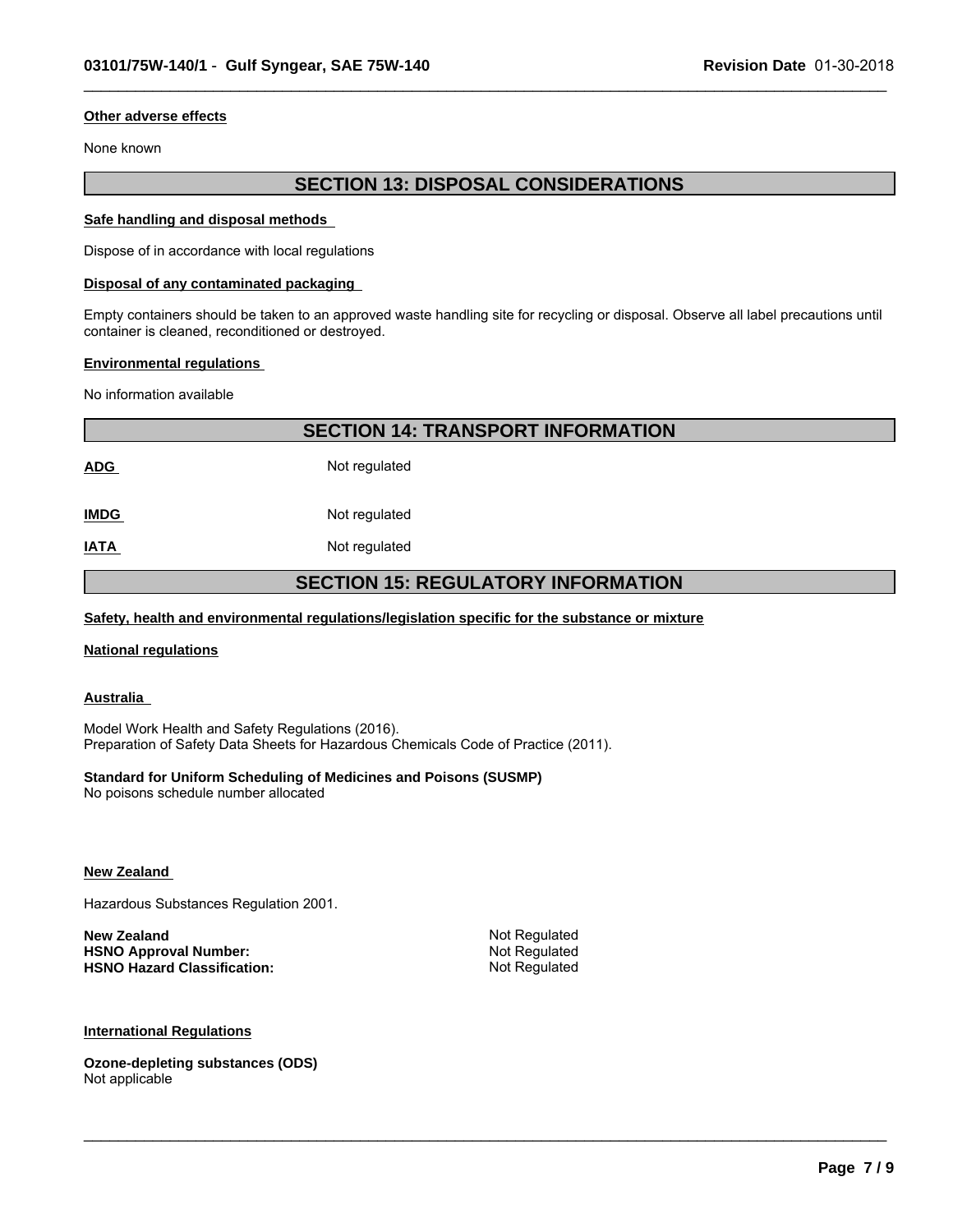$\_$  ,  $\_$  ,  $\_$  ,  $\_$  ,  $\_$  ,  $\_$  ,  $\_$  ,  $\_$  ,  $\_$  ,  $\_$  ,  $\_$  ,  $\_$  ,  $\_$  ,  $\_$  ,  $\_$  ,  $\_$  ,  $\_$  ,  $\_$  ,  $\_$  ,  $\_$  ,  $\_$  ,  $\_$  ,  $\_$  ,  $\_$  ,  $\_$  ,  $\_$  ,  $\_$  ,  $\_$  ,  $\_$  ,  $\_$  ,  $\_$  ,  $\_$  ,  $\_$  ,  $\_$  ,  $\_$  ,  $\_$  ,  $\_$  ,

#### **Persistent Organic Pollutants** Not applicable

**Chemicals Subject to Prior Informed Consent (PIC)** Not applicable

#### **International Inventories**

 **TSCA** - United States Toxic Substances Control Act Section 8(b) Inventory All ingredients are on the inventory or exempt from listing

 **DSL/NDSL** - Canadian Domestic Substances List/Non-Domestic Substances List All ingredients are on the inventory or exempt from listing

 **AICS** - Australian Inventory of Chemical Substances All ingredients are on the inventory or exempt from listing

 **PICCS** - Philippines Inventory of Chemicals and Chemical Substances All ingredients are on the inventory or exempt from listing

 **KECL** - Korean Existing and Evaluated Chemical Substances All ingredients are on the inventory or exempt from listing

 **IECSC** - China Inventory of Existing Chemical Substances Contact supplier for inventory compliance status

 **ENCS** - Japan Existing and New Chemical Substances Contact supplier for inventory compliance status

 **TCSI** - Taiwan National Existing Chemical Inventory Contact supplier for inventory compliance status

 **NZIoC** - New Zealand Inventory of Chemicals All ingredients are on the inventory or exempt from listing

#### **Other Information**

**The highly refined base oil (Viscosity >20.5 cSt @40°C) contains one or more substance with the following CAS/EC numbers:**

| <b>Chemical name</b>                                      | <b>CAS No</b> | <b>EC-No</b> |
|-----------------------------------------------------------|---------------|--------------|
| Distillates (petroleum), solvent-refined heavy paraffinic | 64741-88-4    | 265-090-8    |
| Distillates (petroleum), solvent-refined light paraffinic | 64741-89-5    | 265-091-3    |
| Residual oils (petroleum), solvent deasphalted            | 64741-95-3    | 265-096-0    |
| Distillates (petroleum), solvent-refined heavy naphthenic | 64741-96-4    | 265-097-6    |
| Distillates (petroleum), solvent-refined light naphthenic | 64741-97-5    | 265-098-1    |
| Residual oils (petroleum), solvent-refined                | 64742-01-4    | 265-101-6    |
| Distillates (petroleum), hydrotreated heavy naphthenic    | 64742-52-5    | 265-155-0    |
| Distillates (petroleum), hydrotreated light naphthenic    | 64742-53-6    | 265-156-6    |
| Distillates (petroleum), hydrotreated heavy paraffinic    | 64742-54-7    | 265-157-1    |
| Distillates (petroleum), hydrotreated light paraffinic    | 64742-55-8    | 265-158-7    |
| Distillates (petroleum), solvent-dewaxed light paraffinic | 64742-56-9    | 265-159-2    |
| Residual oils (petroleum), hydrotreated                   | 64742-57-0    | 265-160-8    |
| Lubricating oils (petroleum), hydrotreated spent          | 64742-58-1    | 265-161-3    |
| Residual oils (petroleum), solvent-dewaxed                | 64742-62-7    | 265-166-0    |
| Distillates (petroleum), solvent-dewaxed heavy paraffinic | 64742-65-0    | 265-169-7    |
| Paraffin oils (petroleum), catalytic dewaxed heavy        | 64742-70-7    | 265-174-4    |
| Paraffin oils (petroleum), catalytic dewaxed light        | 64742-71-8    | 265-176-5    |